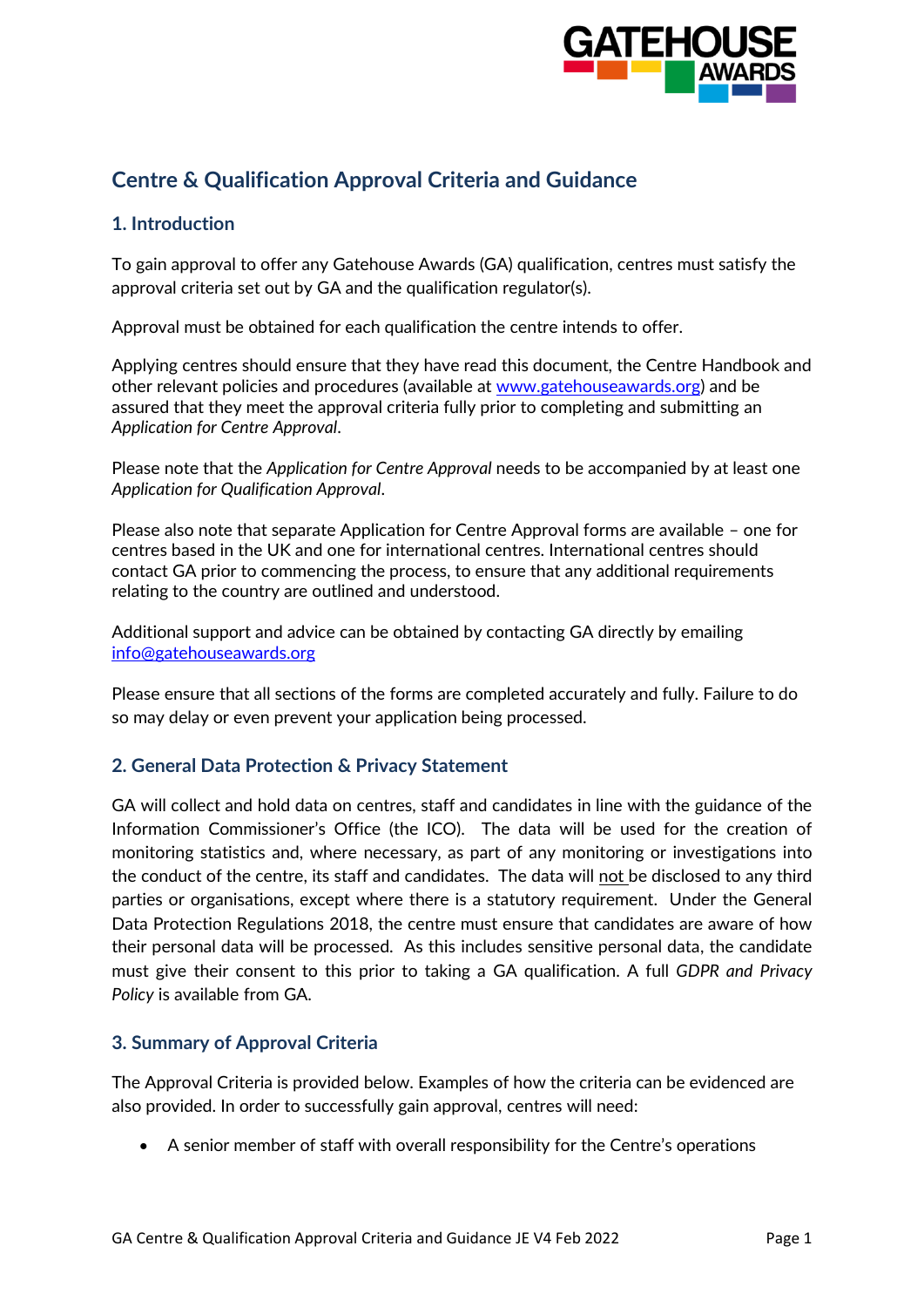

- Allocated individual members of staff with responsibility for internal quality assurance arrangements, registrations/certificate claims, and finance
- Robust management and administrative arrangements
- Staff who are competent and suitably qualified to deliver each aspect of the qualification(s)
- Sufficient physical resources to deliver each aspect of the qualification(s)
- Adequate policies and procedures to support qualification delivery and record keeping.

Centres that are already approved by another Awarding Organisation may already have wellestablished procedures and practices in place. In such cases, GA may also take into consideration previous external quality assurance and moderation reports that demonstrate that the centre has good management and administrative arrangements and appropriate assessment delivery, internal moderation (where applicable) and quality assurance practices.

Newly established centres may already have some procedures and practices in place and should submit as much evidence as they can in support of their application. Guidance for centres new to delivering qualifications is available from GA. Upon request, GA staff can also visit a centre to assist them in preparing to make their application for approval. Please email [info@gatehouseawards.org](mailto:info@gatehouseawards.org) to arrange such a visit.

## **4. Failure to meet Criteria before Approval**

GA will check that the centre meets the approval criteria prior to granting approval. Where a centre does not meet the criteria, feedback is provided in the form of an action plan and the Centre has the opportunity to become compliant with the approval criteria and allow approval to then be granted.

GA will view evidence of completed actions remotely or during an approval visit.

Please note that the payment of the application fee does not guarantee a Centre will be approved and is not refundable should a Centre fail to meet the required criteria for Approval.

## **5. Review and Monitoring**

GA will review the evidence in support of an *Application for Centre Approval / Qualification Approval* remotely, during an approval visit or at the first External Quality Assurance visit.

The approval criteria cover both initial and on-going approval. The centre is responsible for ensuring continued compliance with the approval criteria and must inform GA immediately of any changes which may impact their ability to maintain full compliance.

Continuing compliance with the approval criteria will be monitored through GA monitoring activities, which includes, as a minimum:

- Annual Re-Approval
- External Quality Assurance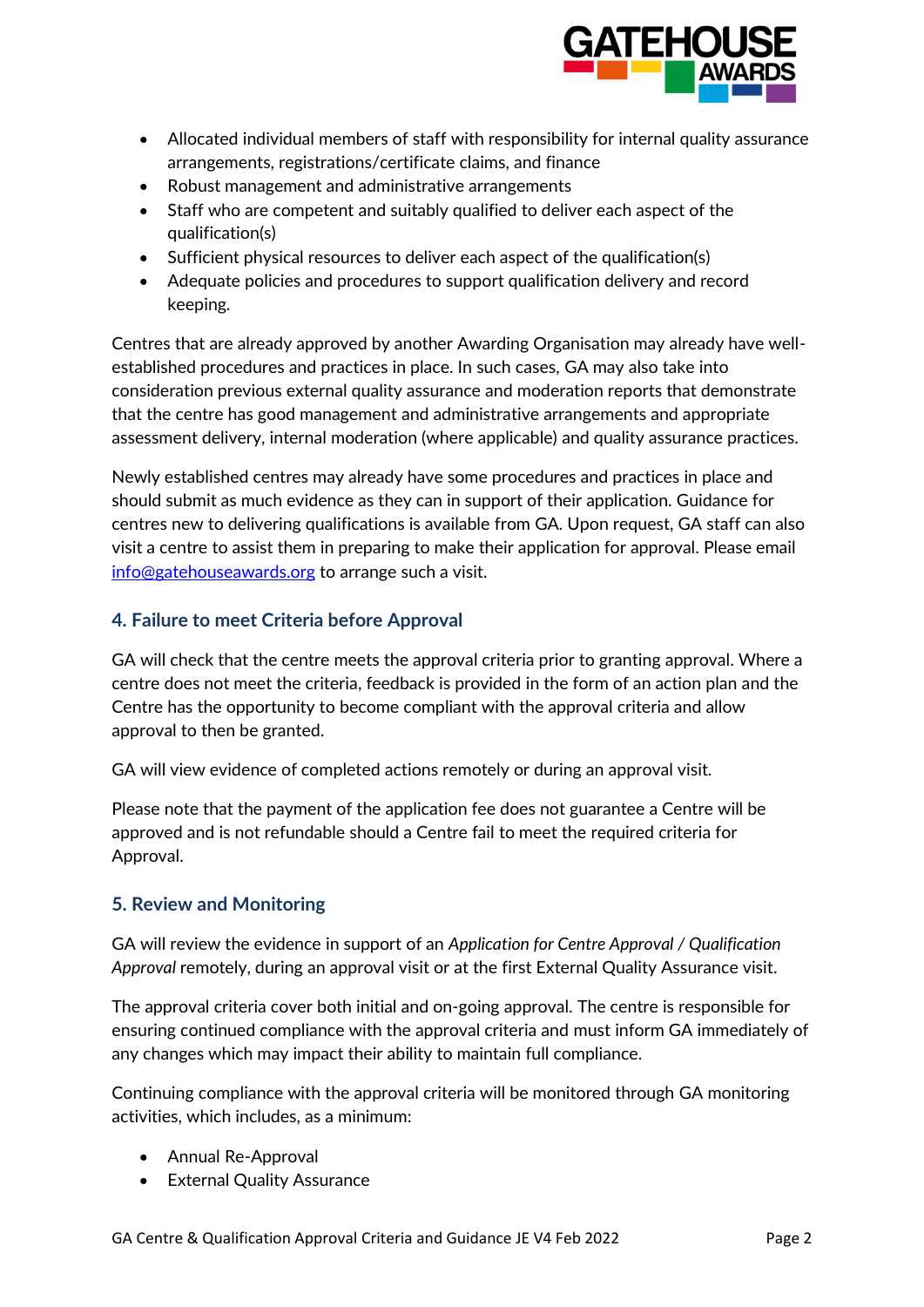

• Remote monitoring of how well the centre continues to deliver qualifications

# **6. Failure to Meet Approval Criteria after Approval**

Where it is identified that an approved centre subsequently fails to comply with the approval criteria, GA will usually issue an action plan for the centre to complete. GA will also apply sanctions if the action plan is not completed, or the non-compliance is considered severe enough to threaten the validity, integrity or reputation of a qualification or GA, or if an incident has occurred which has led to adverse effects for candidates, or is deemed likely to do so.

Failure to remedy non-compliances may ultimately result in the withdrawal of the centre's approved status.

Please see our Malpractice and Maladministration Policy and our Sanctions Policy for full details of how we manage any such incidents. Copies of these policies are available on the GA website.

## **7. Staff Roles and Responsibilities**

GA requires all centres to allocate individual members of staff to the following roles:

- Head of Centre a senior member of staff with overall responsibility for the centre's operations
- Delivery Personnel this might be an Interlocutor or Invigilator or Assessor, depending on the qualification for which the centre is seeking approval
- Quality Nominee with responsibility for all internal quality assurance and internal moderation of assessment (where applicable)
- Examinations Officer with responsibility for all candidate registrations and certification claims through the Ark (the GA online system)
- Finance Officer with responsibility for all financial queries and invoicing.

Centres should refer to the relevant Qualification Specification for details of the staffing requirements, including any occupational competence requirements and minimum qualifications and experience.

Centres must have an appropriate number of Invigilators and Interlocutors for all qualifications which are assessed via external examinations.

For all qualifications that are internally assessed and internally moderated (i.e. within the centre itself), a centre must ensure that they have as a minimum:

- At least ONE member of staff appropriately qualified/experienced to undertake the role of Assessor
- At least ONE member of staff appropriately qualified/experienced to undertake the role of Internal Moderator/Quality Assurer.

## **8. How to Apply**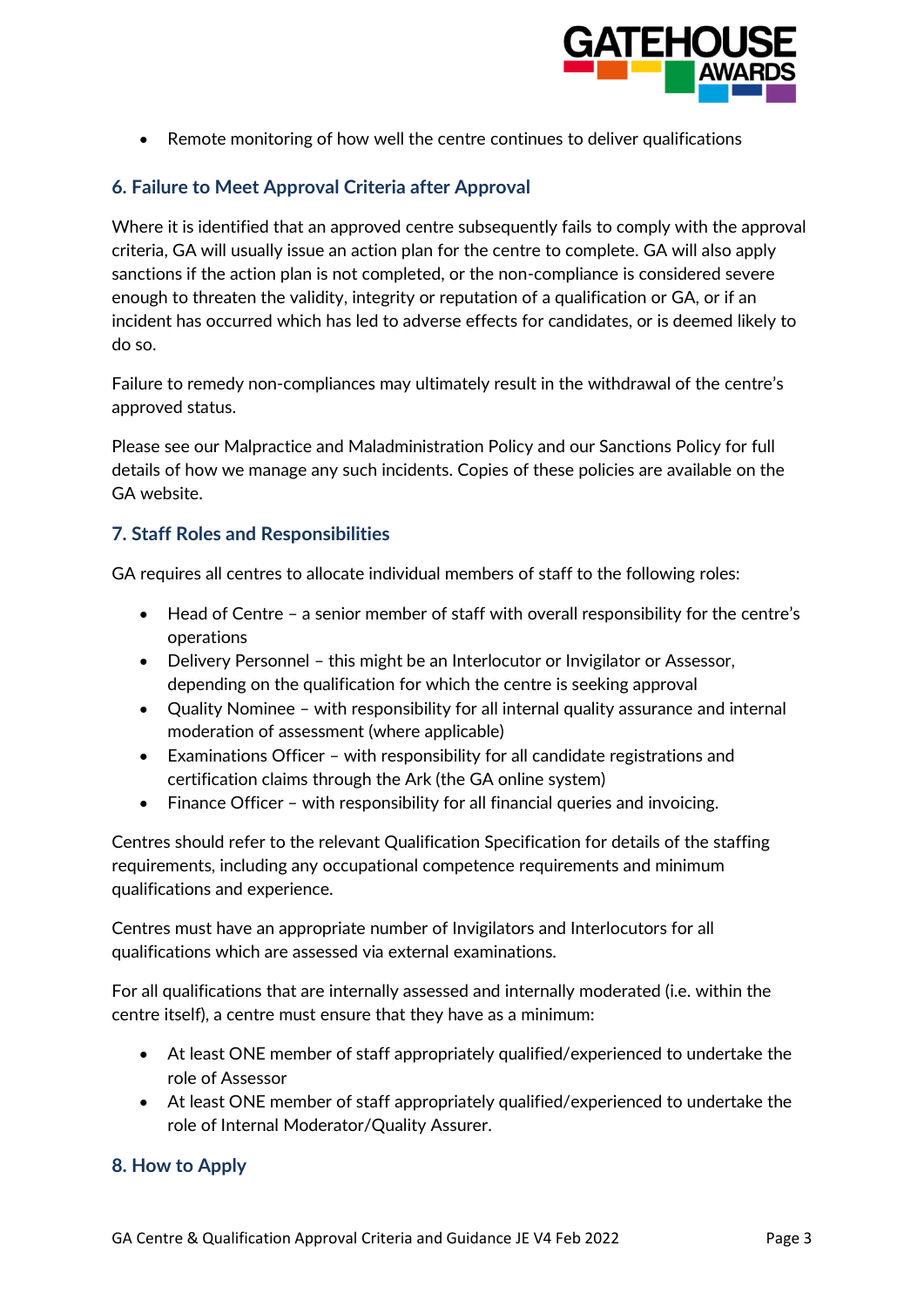

Once a centre has read and understood the requirements and responsibilities associated with becoming a GA Approved Centre and is assured that they fully meet the approval criteria, there is a three step process to follow:

#### **Step 1**

Complete and submit:

- an Application for Centre Approval Form
- at least one Application for Qualification Approval Form
- any additional Satellite Centre Forms or Examination Venue Forms for any additional proposed delivery sites
- a conflict of interest declaration (if applicable)

Ensure you provide full answers to all questions asked on the forms, submitting any supporting evidence requested. You must also make prompt payment of the approval fee.

#### **Step 2**

We will review your application, providing feedback where necessary. We will also tell you whether an approval visit prior to granting approval is required or not and inform you of our decision, normally within 20 working days.

#### **Step 3**

Once your approval is confirmed, you will receive your Centre Approval certificate and you can start delivering the qualifications you have been approved for.

We provide:

- Access to the Ark, our online system, to help you register candidates, verify assessment and claim certification
- Excellent customer service, with a dedicated GA Centre Administrator so you have a single point of contact to help you with any queries
- A Centre Handbook to help you to understand and meet our requirements as a recognised centre
- Comprehensive Qualification Specifications to facilitate delivery, assessment and quality assurance
- Template documentation for delivery staff to use, adapt or complement existing centre processes
- Training sessions for staff members upon request
- Continuous help, support and advice.

### **9. Applying for Additional Qualification Approval**

Approved Centres may apply for approval to deliver additional qualifications at any time by submitting a subsequent *Application for Qualification Approval* form. There is no fee for existing Approved Centres to apply for additional qualification approval.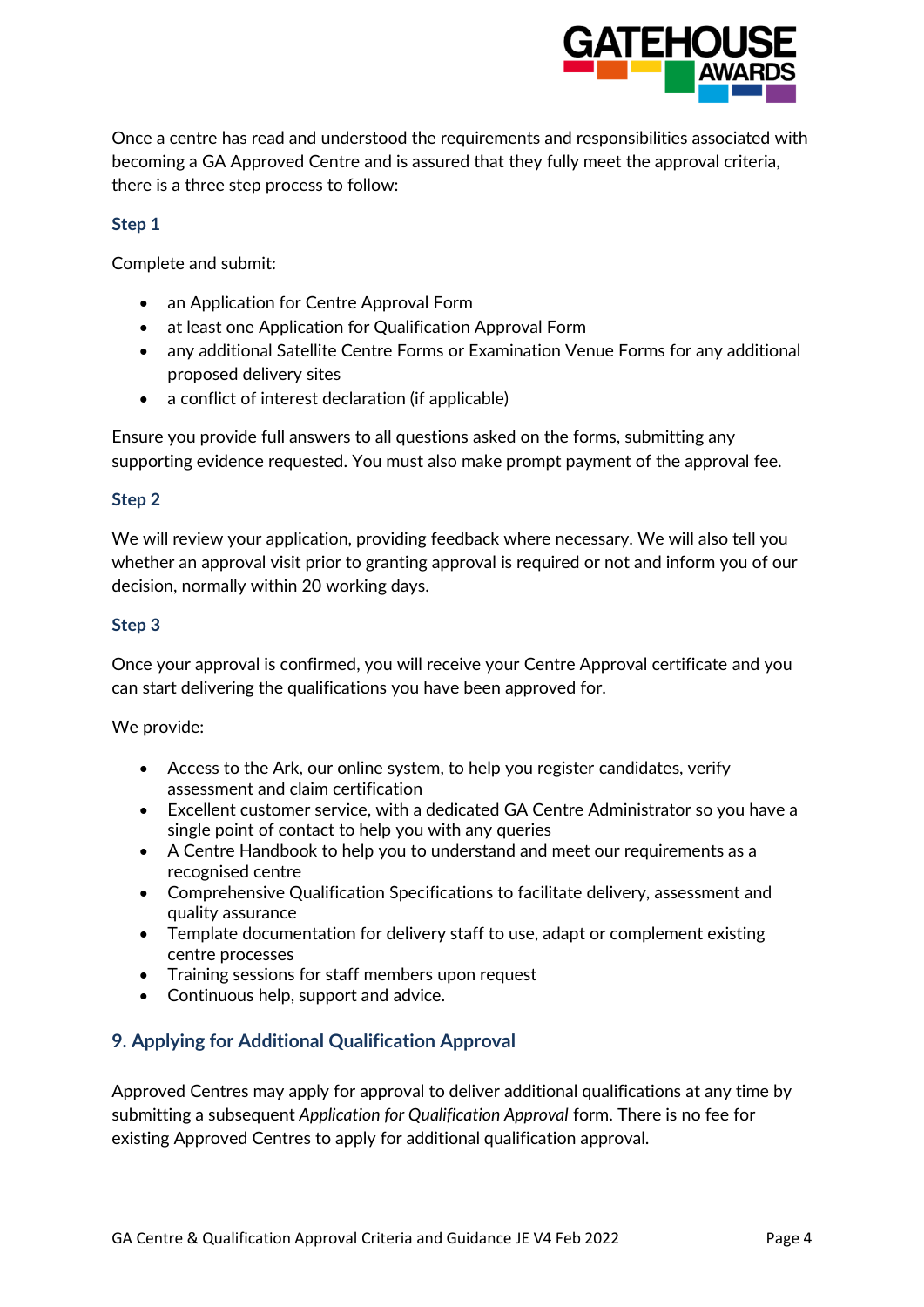

## **10. Satellite Centres**

Centres must provide details of any Satellite Centres by completing the *Application for Satellite Centre Approval* form.

Where a centre wishes to add an examination venue only (i.e. a site hired by the main centre for use on a part-time or ad hoc basis for the purpose of external examination delivery) the centre must complete and submit the *Application for an Examination Venue Approval Form*.

## **11. Centre Approval Criteria**

## **11.1 General**

| <b>Criteria</b> |                                                                                                                                                                                                                                                                                                                  | <b>Possible Examples of Evidence</b>                                                                                                                                                                                                                             |
|-----------------|------------------------------------------------------------------------------------------------------------------------------------------------------------------------------------------------------------------------------------------------------------------------------------------------------------------|------------------------------------------------------------------------------------------------------------------------------------------------------------------------------------------------------------------------------------------------------------------|
| G.1             | The centre is a clearly identifiable legal entity, organisation (or sole<br>trader 'trading as'), operating within the legal requirements of the<br>country in which it is based                                                                                                                                 | Certificate of incorporation<br>$\bullet$<br>Registered on Companies House<br>(if UK based)<br>Registration with HRMC (or<br>equivalent tax authorities if<br>outside the UK)<br>Evidence of other formal<br>establishment with relevant<br>authorities overseas |
| G.2             | The centre must be suitable to be recognised as a Centre approved<br>to offer regulated qualifications, must be financially solvent and not<br>in breach of any professional, regulatory or legal obligation to<br>which it is subject (*the Head of Centre is required to sign a<br>Declaration to this effect) | Able to provide trade references<br>Credit checks<br>Relevant Centre Declaration and                                                                                                                                                                             |
| G.3             | The Head of Centre and other senior/key staff must be suitable<br>people to be engaged in their role (*the Head of Centre is required<br>to sign a Declaration to this effect)                                                                                                                                   | signing of the Statement of<br>Commitment                                                                                                                                                                                                                        |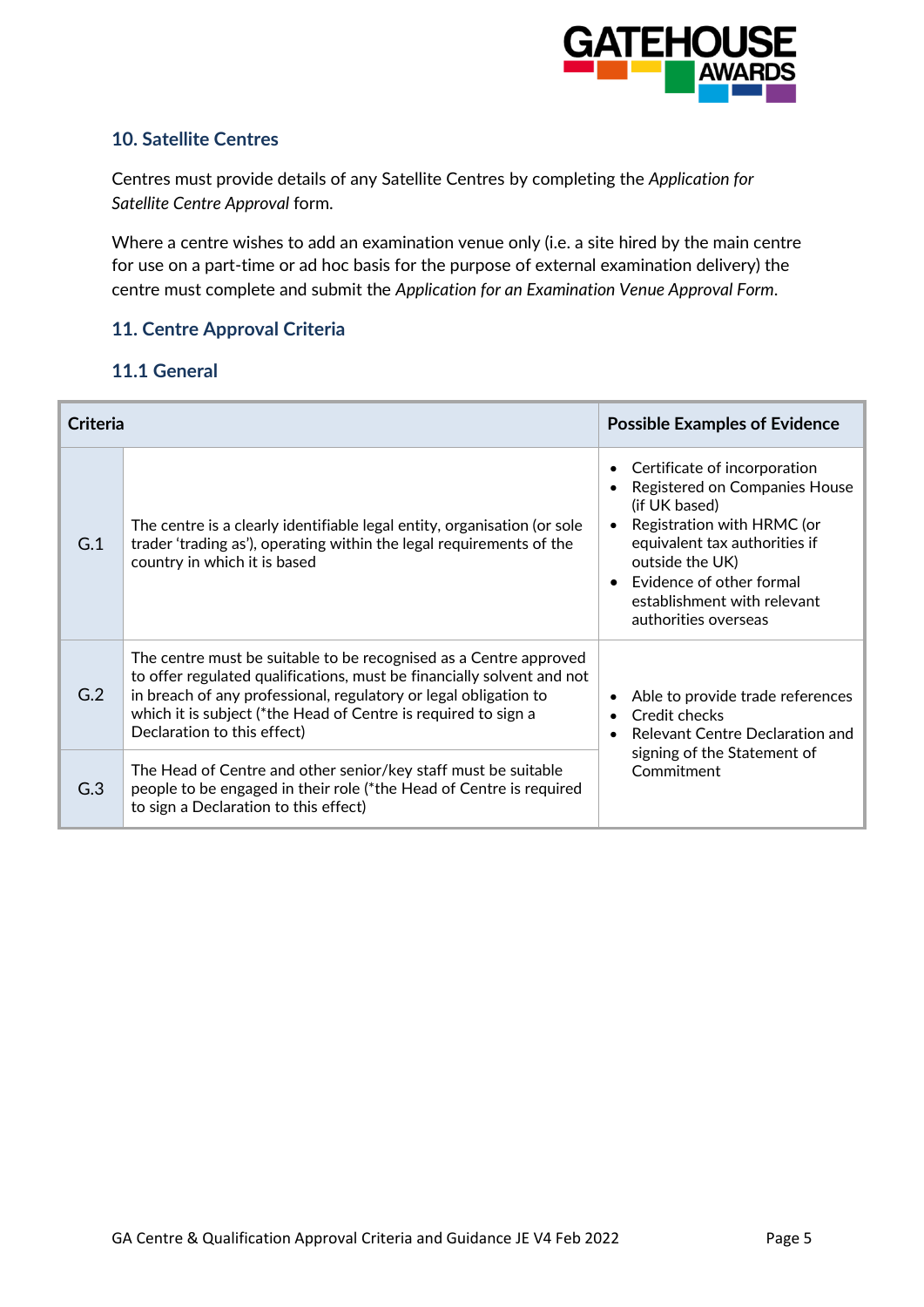

# **11.2. Management Systems & Record Keeping**

| <b>Criteria</b> |                                                                                                                                                                                                                                                                                                                                                                                                                 | <b>Possible Examples of Evidence</b>                                                                                                                                                                                                                                                                                                                     |
|-----------------|-----------------------------------------------------------------------------------------------------------------------------------------------------------------------------------------------------------------------------------------------------------------------------------------------------------------------------------------------------------------------------------------------------------------|----------------------------------------------------------------------------------------------------------------------------------------------------------------------------------------------------------------------------------------------------------------------------------------------------------------------------------------------------------|
| 1.1<br>1.2      | There is active senior management support for the qualification<br>and the centre's aims, policies and procedures in relation to the<br>qualification(s) are supported by senior management and<br>understood by the assessment team<br>Staff responsibilities, authorities and accountabilities of the<br>assessment and IQA team across all assessment sites are clearly<br>defined, allocated and understood | Organisational chart<br>$\bullet$<br>Job descriptions or profiles<br>$\bullet$<br>Documented procedures<br>$\bullet$                                                                                                                                                                                                                                     |
| 1.3             | There is an effective communication system between all levels of<br>staff and in all directions and with GA (including satellites,<br>placements and remote-working staff)                                                                                                                                                                                                                                      | Staff handbooks<br>$\bullet$<br>Team meetings<br>$\bullet$<br>Records of communications with<br>$\bullet$<br>other relevant parties                                                                                                                                                                                                                      |
| 1.4             | Time and resources are allocated for all staff involved in the<br>teaching, assessment and IQA of the programme to regular meet<br>and discuss delivery and quality assurance                                                                                                                                                                                                                                   | Records of resources available<br>$\bullet$<br>Evidence of additional resources<br>Planned time allowances<br>$\bullet$<br>Evidence of reviews of delivery<br>$\bullet$<br>and adjustments made<br>accordingly<br>Assessor to Candidate ratios                                                                                                           |
| 1.5             | Potential and actual Conflicts of Interest (e.g. where a member of<br>staff is related to, or a close friend of, a Candidate) is identified,<br>recorded and steps taken to mitigate the risk of adverse effect                                                                                                                                                                                                 | Written processes/policy<br>$\bullet$<br>Records of potential or actual<br>$\bullet$<br>conflicts of interests<br><b>Notifications to Gatehouse</b><br>$\bullet$<br>Awards of actual or potential<br><b>Conflicts of Interest</b>                                                                                                                        |
| 1.6             | Candidate records and details of achievement are accurate, up to<br>date, securely stored and available for external moderation and<br>audit                                                                                                                                                                                                                                                                    | <b>Records of Candidate</b><br>$\bullet$<br>registrations, achievements and<br>tracking<br>Assessment and IQA records<br>$\bullet$<br>Plans for storage of records<br>Process for confirming identity of<br>$\bullet$<br>Candidates<br>Candidate registration and<br>$\bullet$<br>certification records<br>Security and access arrangements<br>$\bullet$ |
| 1.7             | An Appeals procedure and Access/Equal Opportunities and<br>Complaints Policies are available to all candidates and regularly<br>reviewed                                                                                                                                                                                                                                                                        | Documented policies and<br>$\bullet$<br>procedures are in place<br>Candidate induction materials are<br>$\bullet$<br>signed and dated by Candidates<br>Policy review mechanisms such as<br>$\bullet$<br>internal audits and version control<br>processes<br>Records of appeals/complaints<br>$\bullet$<br>made and the outcomes                          |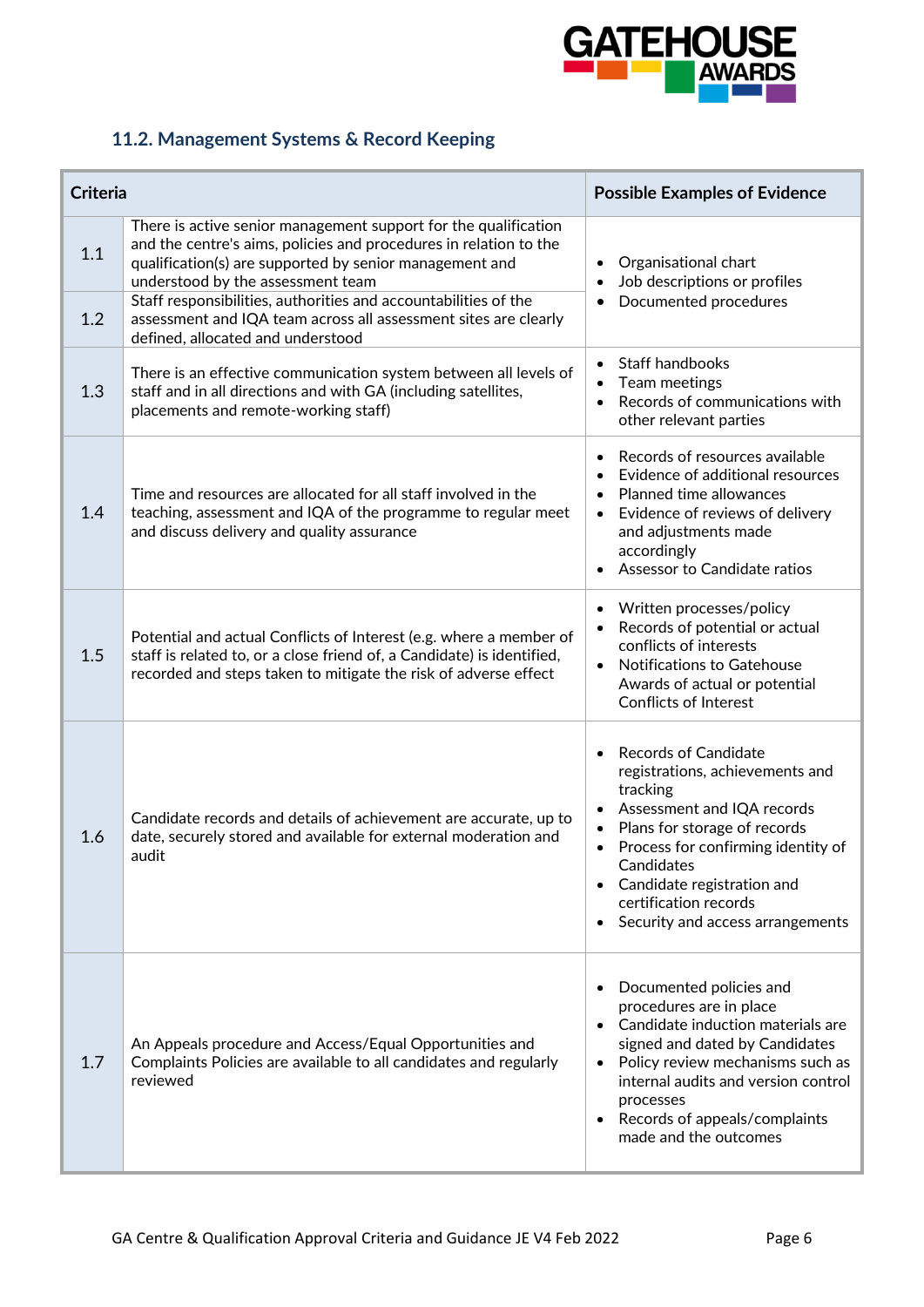

| 1.8  | Candidate personal data is collected and stored in accordance<br>with all current, relevant data protection legislation and<br>regulation including, but not limited to, General Data Protection<br>Regulations 2018, and such data is held with the permission of<br>the candidate | <b>Declarations</b><br>Enrolment forms<br>Security and access arrangements<br>Registration with the ICO (or<br>equivalent Government body if<br>outside the UK) |
|------|-------------------------------------------------------------------------------------------------------------------------------------------------------------------------------------------------------------------------------------------------------------------------------------|-----------------------------------------------------------------------------------------------------------------------------------------------------------------|
| 1.9  | The centre monitors its approach to qualification delivery to<br>inform future activity                                                                                                                                                                                             | Records of monitoring and review<br>of delivery<br>Customer service statements<br>Evaluation and feedback forms<br>and surveys                                  |
| 1.10 | Processes are in place for the withdrawal of Candidates                                                                                                                                                                                                                             | Procedure on withdrawing<br>$\bullet$<br>Candidates<br>Policy on suspension/withdrawal<br>from learning                                                         |
| 1.11 | Marketing and promotional materials are clear, unambiguous and<br>not misleading                                                                                                                                                                                                    | Materials used for marketing<br>$\bullet$<br>courses and qualifications                                                                                         |
| 1.12 | The Centre complies with requests for access to premises,<br>records, information, Candidates and staff for the purpose of<br><b>External Quality Assurance activity</b>                                                                                                            | • Records of External Quality<br>Assurance reports compliance<br>with requests                                                                                  |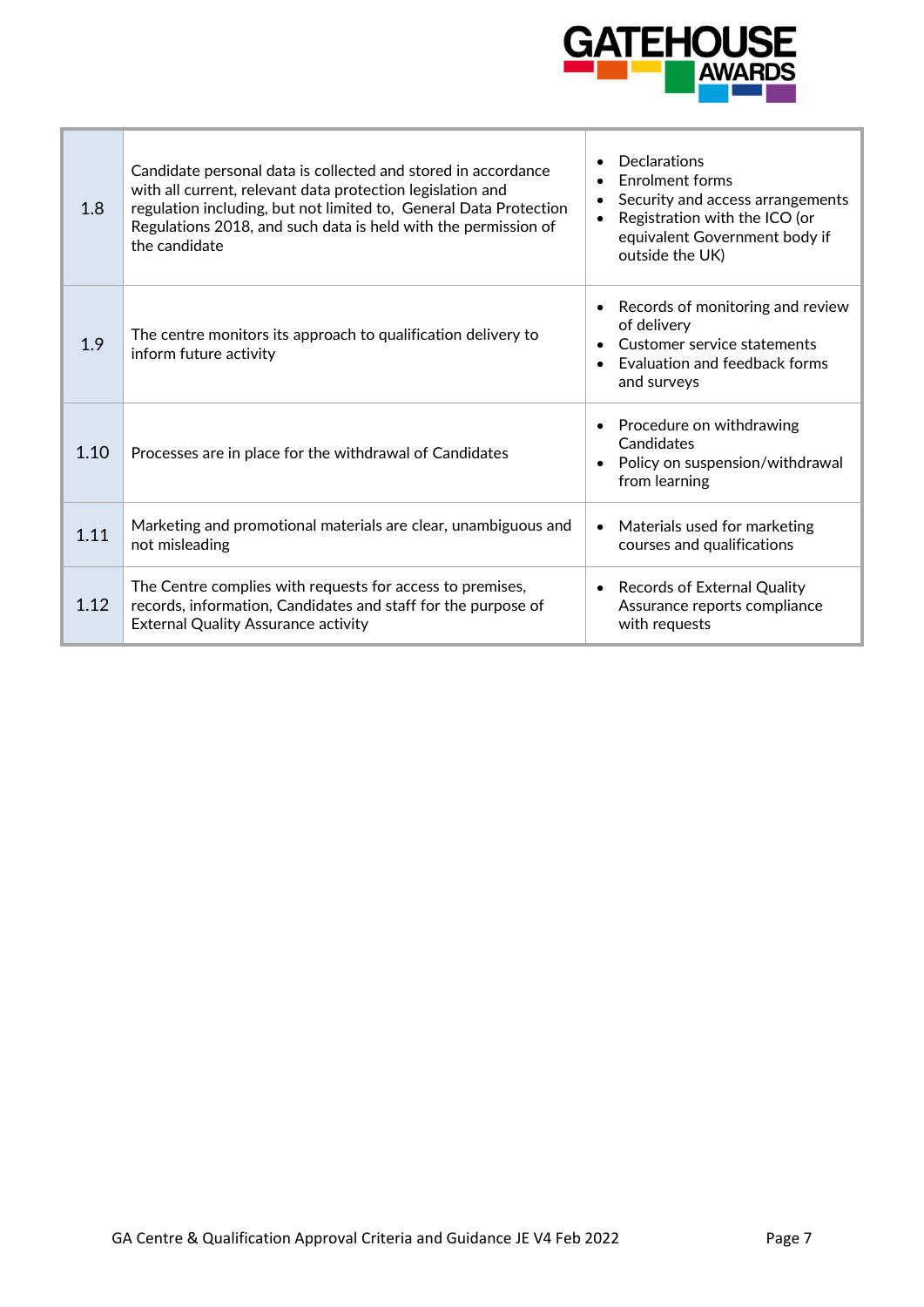

# **11.3. Resources (Staff and Physical)**

| <b>Criteria</b> |                                                                                                                                                                                                                                                     | <b>Possible Examples of Evidence</b>                                                                                                              |
|-----------------|-----------------------------------------------------------------------------------------------------------------------------------------------------------------------------------------------------------------------------------------------------|---------------------------------------------------------------------------------------------------------------------------------------------------|
| 2.1             | The programme is adequately staffed                                                                                                                                                                                                                 | Assessor to Candidate ratios                                                                                                                      |
| 2.2             | All staff involved in the delivery of assessment and quality<br>assurance activities and/or the conduct of external assessments<br>are competent and suitable qualified and experienced to support<br>the assessment of units and the qualification | • CVs and qualification records for<br>staff<br>Development plans and CPD<br>records<br>• List of Assessors and IQAs<br>Recruitment procedures    |
| 2.3             | There is appropriate staff development provision for staff with<br>records of activity held centrally by the centre                                                                                                                                 | Staff induction<br>$\bullet$<br>Records of meetings<br>CPD planning and CPD logs<br>Action plans and records of<br>feedback to Assessors and IQAs |
| 2.4             | Physical resources appropriate to the programme are sufficient<br>and accessible to staff and candidates                                                                                                                                            | Records of equipment<br>Maintenance schedules                                                                                                     |
| 2.5             | Equipment and facilities comply with relevant safeguarding,<br>health and safety and any other requirements                                                                                                                                         | Public liability insurance is in<br>place<br>Health and safety policies                                                                           |
| 2.6             | Where examinations under controlled conditions comprise any<br>element of qualification delivery, the venue and resources are<br>suitable                                                                                                           | Separate waiting area<br>Suitable desks/chairs and other<br>equipment, e.g. audio, video<br>recorders, CD players, etc.                           |
| 2.7             | Any changes to personnel are notified to GA                                                                                                                                                                                                         | Notification of changes to key<br>staff including assessment and<br>quality assurance personnel                                                   |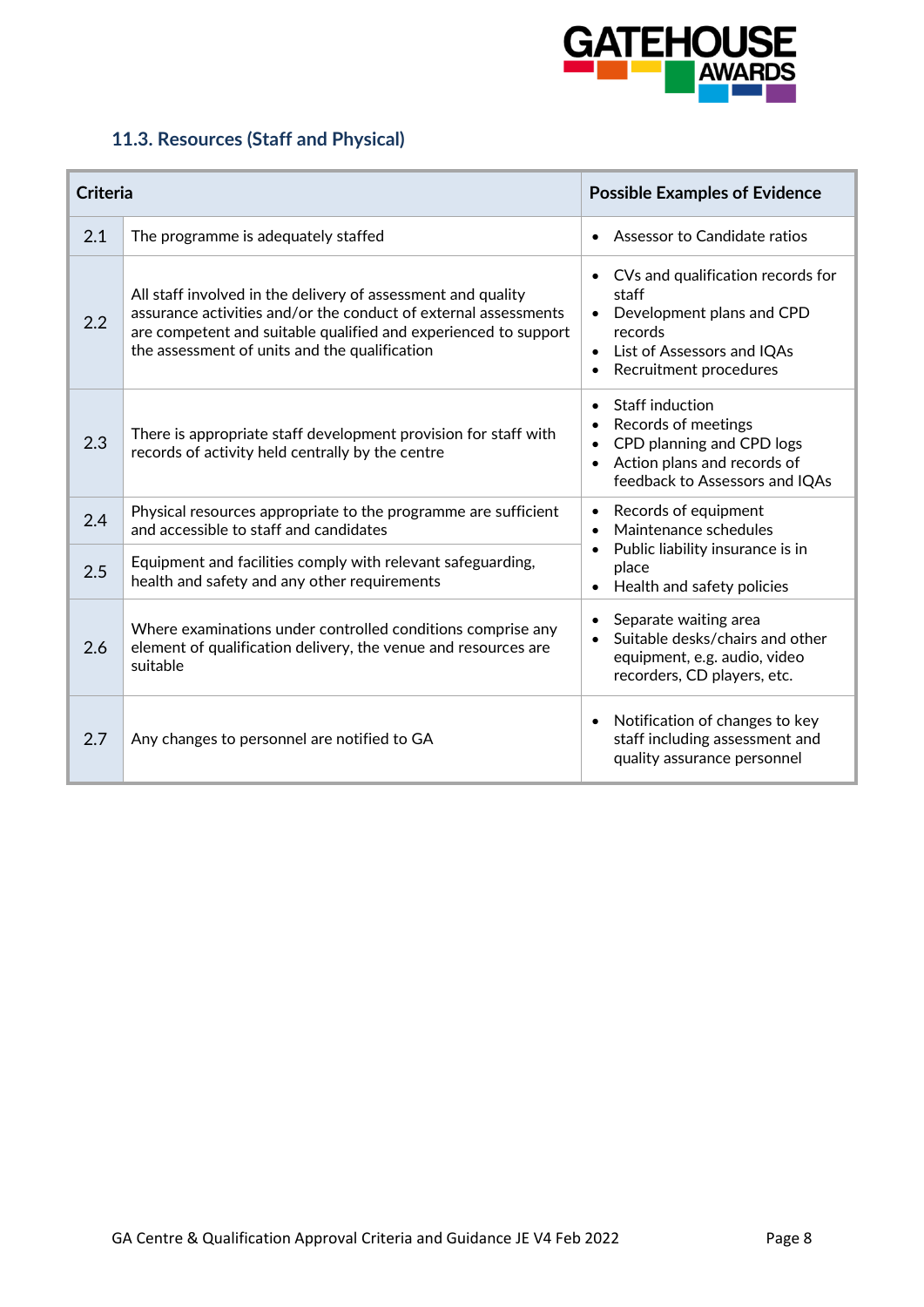

## **11.4. Assessment Practices**

| <b>Criteria</b> |                                                                                                                                                                                   | <b>Possible Examples of Evidence</b>                                                                                                                            |
|-----------------|-----------------------------------------------------------------------------------------------------------------------------------------------------------------------------------|-----------------------------------------------------------------------------------------------------------------------------------------------------------------|
| 3.1             | Delivery and assessment is planned and methods available for<br>the programme meet GA's guidelines                                                                                | Assessment plans<br>Individual learning plans<br>Reviews of progress                                                                                            |
| 3.2             | Candidates are provided with information, advice and guidance<br>about the course, qualification, assessment and quality<br>assurance practices                                   | Induction materials<br>Details of support available<br>Course handbooks                                                                                         |
| 3.3             | A range of assessment methods are used as appropriate to the<br>Candidates and the qualification                                                                                  | Provision for Candidates with<br>particular assessment<br>requirements<br>Process for identifying a need for<br>reasonable adjustments                          |
| 3.4             | Individual assessment requirements of Candidates are identified<br>and met where possible and Gatehouse Awards is notified<br>where reasonable adjustments are required           | Materials, equipment and facilities<br>are available to support<br>Candidates with learning<br>difficulties or disabilities                                     |
| 3.5             | Assessment practices capture evidence efficiently and<br>effectively according to the principles of CRAVES; records show<br>accurate assessment tracking progress and achievement | Assessment plans and records<br>Mark sheets                                                                                                                     |
| 3.6             | Assessment decisions are in accordance with national standards<br>as outlined in the Qualifications Specification via learning<br>outcomes                                        | <b>Standardisation activities</b><br>$\bullet$<br>Minutes of standardisation/team<br>$\bullet$<br>meetings                                                      |
| 3.7             | Candidates have opportunities to review their progress and<br>receive feedback after assessment                                                                                   | Records of feedback to<br>$\bullet$<br>Candidates<br>Review documentation<br>Systems to track progress<br>Assessment plans and learning<br>review documentation |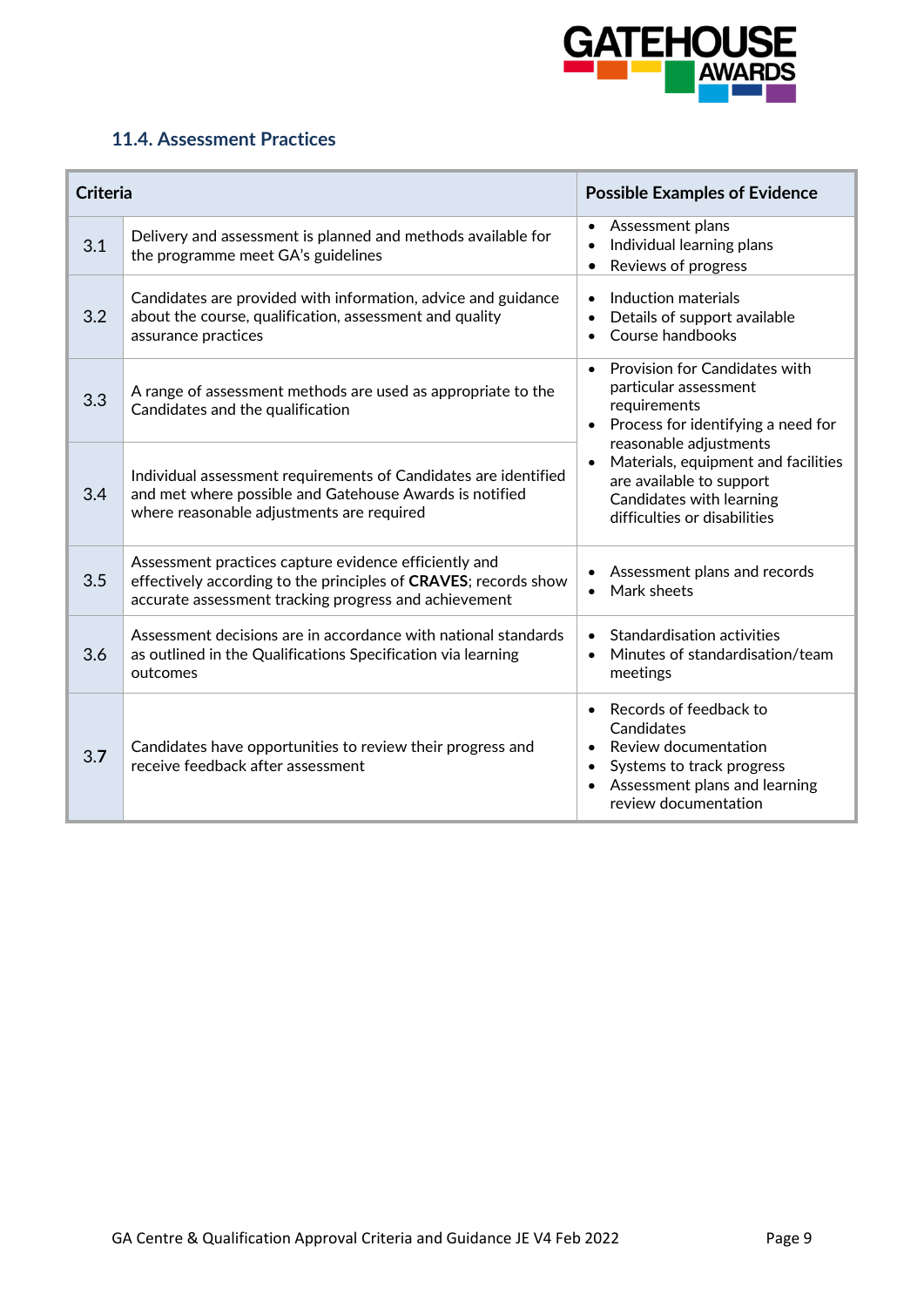

# **11.5 Internal Quality Assurance and Moderation Processes**

| <b>Criteria</b> |                                                                                                                                                                                                             | <b>Possible Examples of Evidence</b>                                                                                                                                                                                                                                      |
|-----------------|-------------------------------------------------------------------------------------------------------------------------------------------------------------------------------------------------------------|---------------------------------------------------------------------------------------------------------------------------------------------------------------------------------------------------------------------------------------------------------------------------|
| 4.1             | The IQA ensures that the IQA strategy sets out a clear<br>rationale for sampling decisions, assessment and<br>moderation practices                                                                          | IQA sampling strategy<br>Minutes of meetings<br>Reviews of internal<br>documentation<br>Evidence of corrective actions<br>taking place<br>External quality assurance<br>reports                                                                                           |
| 4.2             | Suitable arrangements have been made to ensure<br>adequate liaison, consistency and standardisation with all<br>satellite centres                                                                           | Minutes of meetings and<br>$\bullet$<br>records of communication<br>Records of all assessment<br>sites and personnel                                                                                                                                                      |
| 4.3             | Assessors are provided with relevant support to achieve<br>consistency in assessments and are given accurate advice<br>on the use of different types of evidence                                            | <b>Standardisation meeting</b><br>$\bullet$<br>minutes<br>Standardisation activities<br>Individual development plans,<br>$\bullet$<br>team CPD planning and CPD<br>logs                                                                                                   |
| 4.4             | There are adequate opportunities for Assessors and other<br>team members to meet and discuss assessment and<br>quality assurance issues                                                                     | Schedule of standardisation<br>$\bullet$<br>meetings<br>Team meeting minutes<br>$\bullet$<br>Feedback from IQAs and<br>$\bullet$<br>evidence development needs<br>identified have been acted<br>upon                                                                      |
| 4.5             | Internal quality assurance activities ensure evidence<br>assessed is CRAVES.; full records are kept and made<br>available to the External Quality Assurer                                                   | IQA sample plans or schedules<br>$\bullet$<br>of planned IQA activities<br>IQA sample records<br>$\bullet$<br><b>Feedback to Assessors</b><br>$\bullet$<br>Records of meetings to<br>$\bullet$<br>disseminate information<br><b>External Quality Assurance</b><br>reports |
| 4.6             | Where assessment or IQA decisions and feedback are<br>made by an unqualified assessor or IQA, the decisions are<br>validated by a qualified, occupationally competent<br>assessor or IQA (where appropriate | Details of the counter-<br>signatory arrangements in<br>place<br>Trainees are working towards<br>$\bullet$<br>the relevant Assessor or IQA<br>qualification                                                                                                               |
| 4.7             | Processes are in place to prevent malpractice and<br>maladministration, and are shared with staff and<br>candidates                                                                                         | Candidate induction materials<br>$\bullet$<br>Handbooks<br>$\bullet$<br>Policies and procedures<br>$\bullet$                                                                                                                                                              |
| 4.8             | Processes are in place to manage malpractice and<br>maladministration by staff and candidates                                                                                                               | Staff whistleblowing policies<br>$\bullet$<br>and disciplinary procedures                                                                                                                                                                                                 |